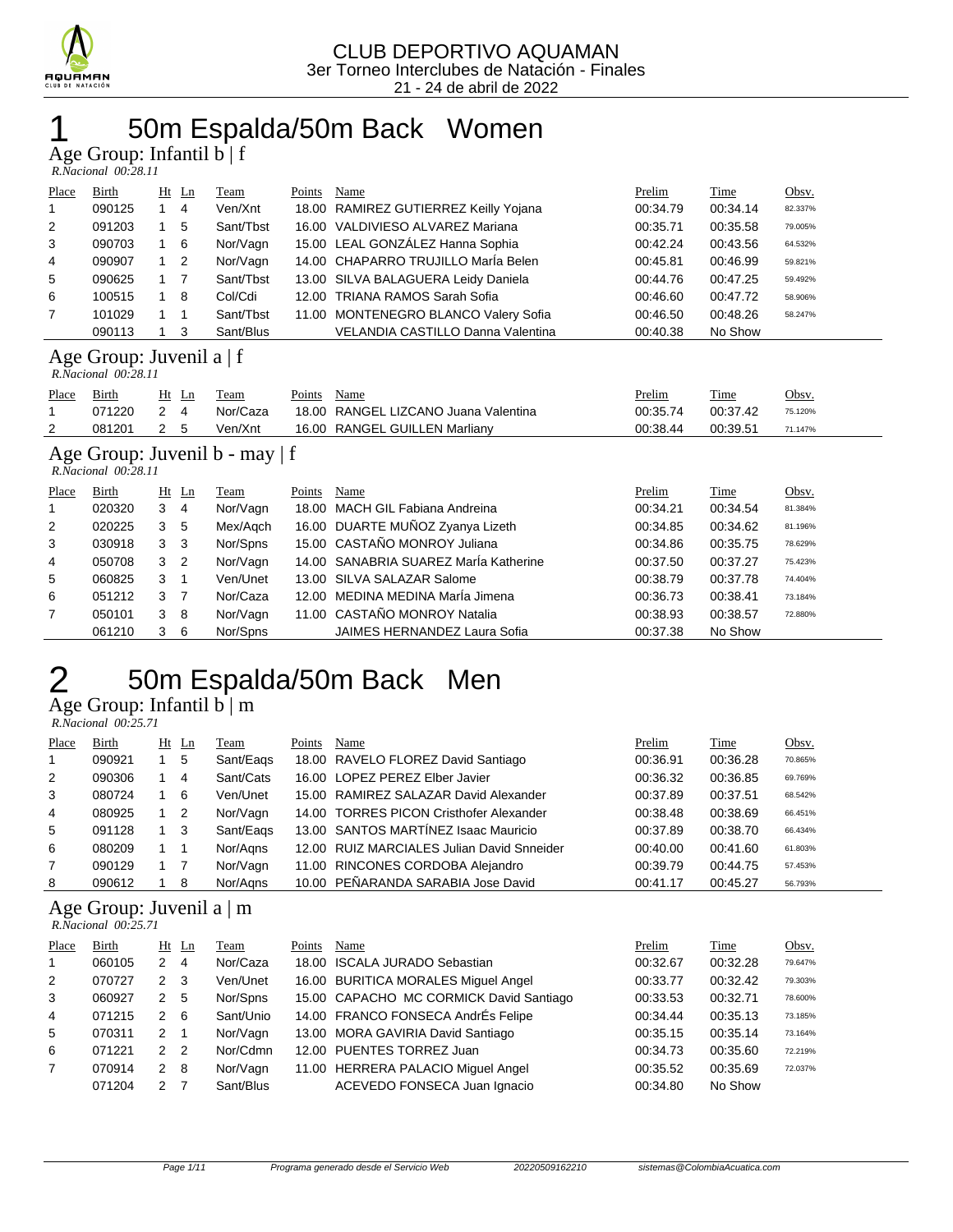

#### CLUB DEPORTIVO AQUAMAN 3er Torneo Interclubes de Natación - Finales 21 - 24 de abril de 2022

Continuing... Event: 2 50m Espalda/50m Back Age Group: JUVENIL B - MAY | M

#### Age Group: Juvenil b - may | m  *R.Nacional 00:25.71*

| Place          | Birth  | Ht | Ln  | Team      | Points | Name                                 | Prelim   | Time     | Obsv.   |
|----------------|--------|----|-----|-----------|--------|--------------------------------------|----------|----------|---------|
| $\mathbf{1}$   | 870628 | 3  | 2   | Nor/Vagn  |        | 18.00 CARRILLO ROZO David            | 00:30.68 | 00:29.69 | 86.595% |
| 2              | 031116 | 3  | 4   | Sant/Tbst |        | 16.00 MUJICA SÁNCHEZ Carlos Santiago | 00:30.04 | 00:30.62 | 83.965% |
| 3              | 020804 | 3  | 5   | Sant/Tbst |        | 15.00 VALBUENA CORTES Sergio David   | 00:30.11 | 00:30.82 | 83.420% |
| 4              | 031006 | 3  | -3  | Nor/Spns  |        | 14.00 TORRES LIZARAZO Faiber Dubal   | 00:30.51 | 00:30.84 | 83.366% |
| 5              | 990811 | 3  | - 6 | Nor/Caza  |        | 13.00 CHAVEZ HERRERA Felipe          | 00:31.07 | 00:31.19 | 82.430% |
| 6              | 031222 | 3  | 7   | Nor/Spns  |        | 12.00 GUZMAN GOMEZ Ronald Alejandro  | 00:32.81 | 00:32.75 | 78.504% |
| $\overline{7}$ | 050406 | 3  | -1  | Nor/Caza  |        | 11.00 RIOS PEÑA Santiago             | 00:33.68 | 00:39.11 | 65.738% |
| 8              | 050929 | 3  | -8  | Nor/Vagn  |        | 10.00 PINEDA PINZON David Gerardo    | 00:39.53 | 00:39.54 | 65.023% |

## 50m Pecho/50m Breast Women  $\frac{3}{\text{Age Group: Infantib b } |f}$

| R.Nacional 00:32.19 |  |
|---------------------|--|
|                     |  |
|                     |  |

| Place          | <b>Birth</b> | $Ht$ Ln        | Team      | Points | Name                                   | Prelim   | <b>Time</b> | Obsv.   |
|----------------|--------------|----------------|-----------|--------|----------------------------------------|----------|-------------|---------|
| $\overline{1}$ | 090330       | $\overline{4}$ | Nor/Vagn  |        | 18.00 FUENTES CRISPIN Nicoll Alejandra | 00:42.00 | 00:42.00    | 76.643% |
| 2              | 090907       | -5             | Nor/Vagn  |        | 16.00 CHAPARRO TRUJILLO MarÍa Belen    | 00:44.65 | 00:46.11    | 69.811% |
| 3              | 090108       | - 6            | Ven/Dscv  |        | 15.00 LEAL SANCHEZ Marialba Isabella   | 00:46.51 | 00:46.51    | 69.211% |
| 4              | 090612       | -2             | Ven/Unet  |        | 14.00 CAÑA TORRES Alma Victoria        | 00:47.43 | 00:46.95    | 68.562% |
| 5              | 090102       |                | Nor/Vagn  |        | 13.00 ROJAS TELLEZ Manuela             | 00:48.23 | 00:47.70    | 67.484% |
| 6              | 101223       |                | Ven/Unet  |        | 12.00 ANAYA HERNANDEZ Scarleth Nickol  | 00:47.93 | 00:49.94    | 64.457% |
| 7              | 100701       | -8             | Sant/Tbst |        | 11.00 CORDOBA GOMEZ Isabella           | 00:51.88 | 00:53.43    | 60.247% |
| 8              | 091214       | -3             | Col/Cdi   |        | 10.00 FRANCESCONI RINCON Eilyn Natalia | 00:46.21 | 00:54.76    | 58.784% |

### Age Group: Juvenil a | f

| R.Nacional 00:32.19 |  |
|---------------------|--|

| Place                                                    | Birth  |                | Ht Ln          | Team      | Points | Name                                | Prelim   | Time     | Obsv.   |  |  |  |
|----------------------------------------------------------|--------|----------------|----------------|-----------|--------|-------------------------------------|----------|----------|---------|--|--|--|
|                                                          | 070323 | 2              | 4              | Sant/Mars |        | 18.00 MIRANDA RANGEL Ana Sofia      | 00:41.33 | 00:41.70 | 77.194% |  |  |  |
| Age Group: Juvenil b - may   f<br>$R. Nacional$ 00:32.19 |        |                |                |           |        |                                     |          |          |         |  |  |  |
| Place                                                    | Birth  |                | $Ht$ Ln        | Team      | Points | Name                                | Prelim   | Time     | Obsv.   |  |  |  |
|                                                          | 020225 | 3 <sub>5</sub> |                | Mex/Agch  |        | 18.00 DUARTE MUÑOZ Zyanya Lizeth    | 00:37.72 | 00:36.84 | 87.378% |  |  |  |
| 2                                                        | 060114 | 3              | -4             | Nor/Alop  |        | 16.00 LAZARO CACERES Sandra Viviana | 00:36.40 | 00:36.90 | 87.236% |  |  |  |
| 3                                                        | 051226 | 3              | - 3            | Ant/Hura  |        | 15.00 MUNERA CASTRO María Isabela   | 00:37.80 | 00:37.94 | 84.844% |  |  |  |
| 4                                                        | 030918 | 3 <sub>7</sub> |                | Nor/Spns  |        | 14.00 CASTAÑO MONROY Juliana        | 00:40.49 | 00:40.56 | 79.364% |  |  |  |
| 5                                                        | 060825 | 3              | - 6            | Ven/Unet  |        | 13.00 SILVA SALAZAR Salome          | 00:40.88 | 00:41.24 | 78.055% |  |  |  |
| 6                                                        | 040425 | 3              | $\overline{2}$ | Nor/Vagn  |        | 12.00 DOMINGUEZ DELGADO Mariangel   | 00:41.69 | 00:42.98 | 74.895% |  |  |  |
| 7                                                        | 060330 | 3              |                | Nor/Vagn  |        | 11.00 MACH GIL Fabiola Valentina    | 00:44.68 | 00:43.44 | 74.102% |  |  |  |

## 50m Pecho/50m Breast Men

### Age Group: Infantil b | m

 *R.Nacional 00:27.32* 

| Place | Birth  | Ht Ln | Team      | Points | Name                                  | Prelim   | Time     | Obsv.   |
|-------|--------|-------|-----------|--------|---------------------------------------|----------|----------|---------|
|       | 090306 | 5     | Sant/Cats |        | 18.00 LOPEZ PEREZ Elber Javier        | 00:42.22 | 00:43.31 | 63.080% |
| 2     | 080604 | -3    | Nor/Vagn  |        | 16.00 JAIMES RAMIREZ Juan Jose        | 00:42.47 | 00:43.38 | 62.978% |
| 3     | 090211 |       | Nor/Vagn  |        | 15.00 PEREZ HURTADO Juan Esteban      | 00:44.77 | 00:44.10 | 61.950% |
| 4     | 080724 | 6     | Ven/Unet  |        | 14.00 RAMIREZ SALAZAR David Alexander | 00:44.25 | 00:44.21 | 61.796% |
| 5     | 090612 | -2    | Nor/Agns  |        | 13.00 PEÑARANDA SARABIA Jose David    | 00:44.66 | 00:44.53 | 61.352% |
| 6     | 091128 | 8     | Sant/Eags |        | 12.00 SANTOS MARTÍNEZ Isaac Mauricio  | 00:46.86 | 00:45.41 | 60.163% |
|       | 090613 |       | Sant/Tbst |        | 11.00 BUITRAGO ORTIZ Jose Manuel      | 00:44.88 | 00:46.80 | 58.376% |

050708 3 8 Nor/Vagn 10.00 SANABRIA SUAREZ MarÍa Katherine 00:44.69 00:45.08 71.406%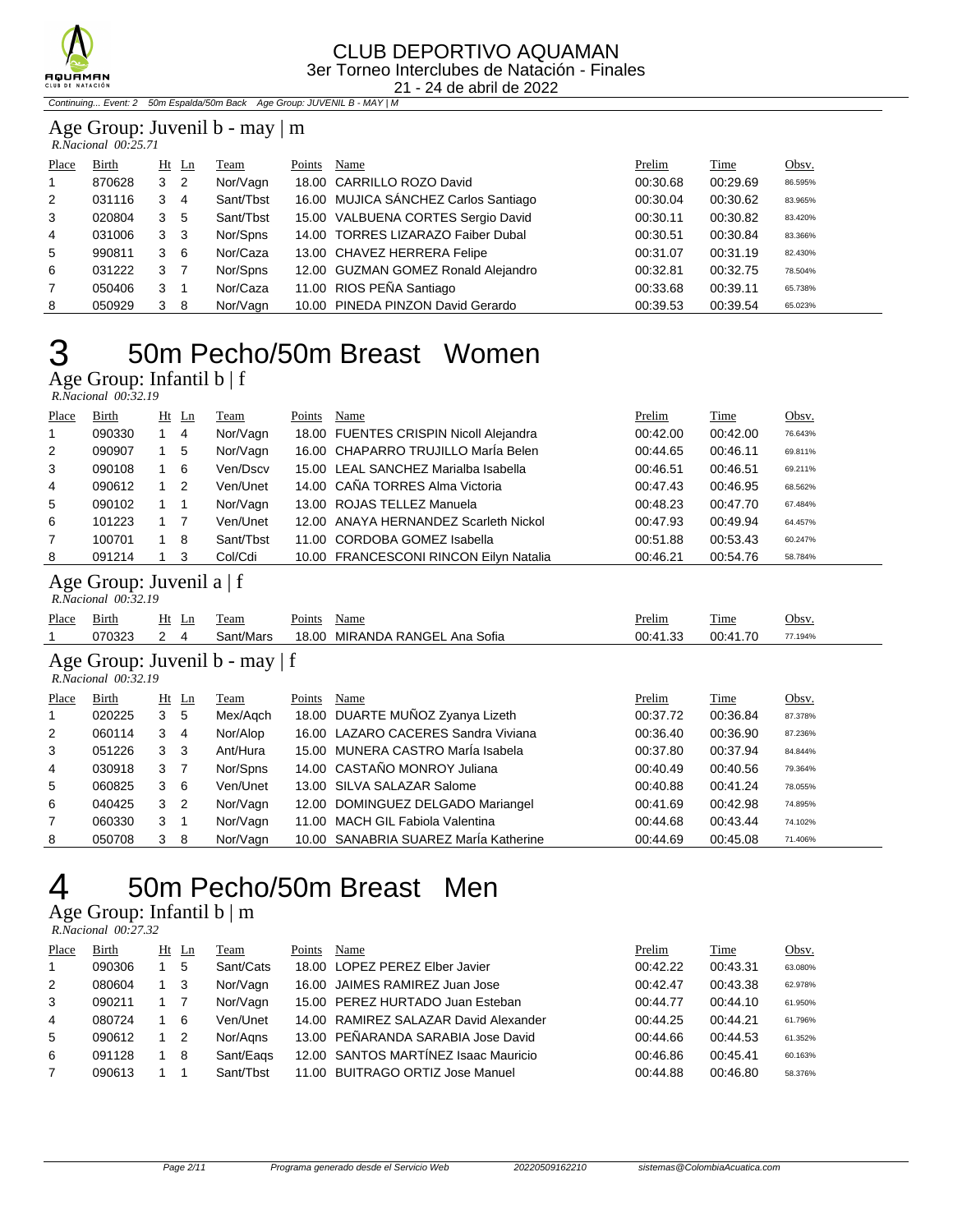

### CLUB DEPORTIVO AQUAMAN

3er Torneo Interclubes de Natación - Finales 21 - 24 de abril de 2022

|              | 21 - 24 de abril de 2022                              |                                |                                                                    |        |                                         |          |          |         |  |  |  |
|--------------|-------------------------------------------------------|--------------------------------|--------------------------------------------------------------------|--------|-----------------------------------------|----------|----------|---------|--|--|--|
|              |                                                       |                                | Continuing Event: 4 50m Pecho/50m Breast Age Group: INFANTIL B   M |        |                                         |          |          |         |  |  |  |
|              | 090603                                                | 4                              | Sant/Blus                                                          |        | MORENO ARANGO NicolAs Santiago          | 00:41.39 | No Show  |         |  |  |  |
|              | Age Group: Juvenil a $\vert$ m<br>R.Nacional 00:27.32 |                                |                                                                    |        |                                         |          |          |         |  |  |  |
| Place        | Birth                                                 | Ht<br>$\mathbf{L}$ n           | Team                                                               | Points | Name                                    | Prelim   | Time     | Obsv.   |  |  |  |
|              | 060927                                                | $2 \quad 4$                    | Nor/Spns                                                           |        | 18.00 CAPACHO MC CORMICK David Santiago | 00:30.68 | 00:30.78 | 88.759% |  |  |  |
| 2            | 060124                                                | $\overline{2}$<br>5            | Nor/Caza                                                           |        | 16.00 GUARIN OSORIO Santiago AndrÉs     | 00:35.38 | 00:34.98 | 78.102% |  |  |  |
| 3            | 070914                                                | -3<br>$\mathbf{2}$             | Nor/Vagn                                                           |        | 15.00 HERRERA PALACIO Miguel Angel      | 00:36.87 | 00:36.72 | 74.401% |  |  |  |
| 4            | 070727                                                | 6<br>$\mathcal{P}$             | Ven/Unet                                                           |        | 14.00 BURITICA MORALES Miguel Angel     | 00:37.80 | 00:38.86 | 70.304% |  |  |  |
| 5            | 071221                                                | $\mathbf{2}$<br>$\overline{2}$ | Nor/Cdmn                                                           |        | 13.00 PUENTES TORREZ Juan               | 00:38.64 | 00:39.36 | 69.411% |  |  |  |
| 6            | 060530                                                | $\mathcal{P}$<br>8             | Nor/Caza                                                           |        | 12.00 RUIZ MONCADA Fabian Jheriel       | 00:40.90 | 00:40.06 | 68.198% |  |  |  |
| 7            | 061019                                                | 2 <sub>1</sub>                 | Nor/Cdmn                                                           | 11.00  | <b>GARAVITO MORA Salvador</b>           | 00:40.84 | 00:40.32 | 67.758% |  |  |  |
|              | 070731                                                | 2 <sub>7</sub>                 | Sant/Thun                                                          |        | VILLAMIZAR AVILA NicolÁs Esteban        | 00:38.40 | No Show  |         |  |  |  |
|              | R.Nacional 00:27.32                                   |                                | Age Group: Juvenil $b - \max   m$                                  |        |                                         |          |          |         |  |  |  |
| <b>Place</b> | Birth                                                 | Ht<br>Ln                       | Team                                                               | Points | Name                                    | Prelim   | Time     | Obsv.   |  |  |  |
|              | 001228                                                | 3<br>4                         | Ant/H <sub>2</sub> oa                                              |        | 18.00 MOLINARES VALENCIA Diego Aldair   | 00:29.79 | 00:29.66 | 92.111% |  |  |  |
| 2            | 990811                                                | 3<br>5                         | Nor/Caza                                                           |        | 16.00 CHAVEZ HERRERA Felipe             | 00:29.25 | 00:29.70 | 91.987% |  |  |  |
| 3            | 050406                                                | 3<br>2                         | Nor/Caza                                                           |        | 15.00 RIOS PEÑA Santiago                | 00:30.69 | 00:31.66 | 86.292% |  |  |  |
| 4            | 020804                                                | 3<br>3                         | Sant/Tbst                                                          | 14.00  | VALBUENA CORTES Sergio David            | 00:31.57 | 00:31.80 | 85.912% |  |  |  |
| 5            | 030620                                                | 3<br>6                         | Nor/Spns                                                           | 13.00  | <b>GONZÁLEZ DEPABLOS Jesus Daniel</b>   | 00:32.07 | 00:31.95 | 85.509% |  |  |  |
| 6            | 031110                                                | 3<br>8                         | Nor/Caza                                                           |        | 12.00 VALLEJO FERNANDEZ Jhon Santiago   | 00:35.48 | 00:35.47 | 77.023% |  |  |  |
| 7            | 050108                                                | 3<br>-1                        | Sant/Tbst                                                          |        | 11.00 GOMEZ CHACON David Mauricio       | 00:35.08 | 00:35.85 | 76.206% |  |  |  |
| 8            | 971110                                                | 3<br>7                         | Sant/Eags                                                          |        | 10.00 FERNANDEZ ALBARRAN Tony           | 00:33.33 | 00:39.34 | 69.446% |  |  |  |

# 5 4X50m Libre/4X50m Free Women

Age Group: Infantil b | f  *R.Nacional 01:50.00* 

| Place | Birth<br>RF00502 | Ht | Ln<br>4 | Team<br>Nor/Vagn | Points<br>18.00 | Name<br>Myrf Angarita Fuentes Sofia<br>Myrf CastaÑo Monroy Natalia<br>Myrf Mach Gil Fabiola Valentina<br>Myrf Mach Gil Fabiana Andreina           | Prelim<br>02:01.54 | T.1th.Relay<br>N.T. | T.Team<br>02:06.05 | Obsv.<br>87.267% |
|-------|------------------|----|---------|------------------|-----------------|---------------------------------------------------------------------------------------------------------------------------------------------------|--------------------|---------------------|--------------------|------------------|
| 2     | RF00501          |    | 5       | Nor/Vagn         | 16.00           | Ibf Leal GonzÁlez Hanna Sophia<br>Ibf Rojas Tellez Manuela<br>Ibf Chaparro Trujillo María Belen<br>Ibf Fuentes Crispin Nicoll Alejandra           | 02:15.37           | N.T.                | 02:22.69           | 77.090%          |
| 3     | RF00503          |    | 3       | Sant/Tbst        | 15.00           | Ibf Cordoba Gomez Isabella<br>Ibf Montenegro Blanco Valery Sofia<br>Ibf Silva Balaguera Leidy Daniela<br>Ibf Valdivieso Alvarez Mariana           | 02:26.38           | N.T.                | 02:36.59           | 70.247%          |
| 4     | RF00504          |    | 6       | Col/Cdi          | 14.00           | Ibf Vargas Ruiz Samantha Isabella<br>Ibf Triana Ramos Sarah Sofia<br>Ibf Anacona Ceballos Laura Stephania<br>Ibf Francesconi Rincon Eilyn Natalia | N.T.               | N.T.                | 02:43.50           | 67.278%          |

# 6 4X50m Libre/4X50m Free Men

Age Group: Infantil b | m  *R.Nacional 01:33.83* 

| Place | Birth   |   | Ht Ln | Team     | Points | Name                                        | Prelim | T.1th.Relay | T.Team   | Obsv.   |
|-------|---------|---|-------|----------|--------|---------------------------------------------|--------|-------------|----------|---------|
|       | RM00601 | 2 | - 8   | Nor/Vagn |        | 18.00 Ibm Torres Picon Cristhofer Alexander | N.T.   | N.T.        | 02:01.98 | 76.922% |
|       |         |   |       |          |        | Ibm Botello Sandoval Juan Diego             |        |             |          |         |
|       |         |   |       |          |        | Ibm Jaimes Ramirez Juan Jose                |        |             |          |         |
|       |         |   |       |          |        | Ibm Perez Hurtado Juan Esteban              |        |             |          |         |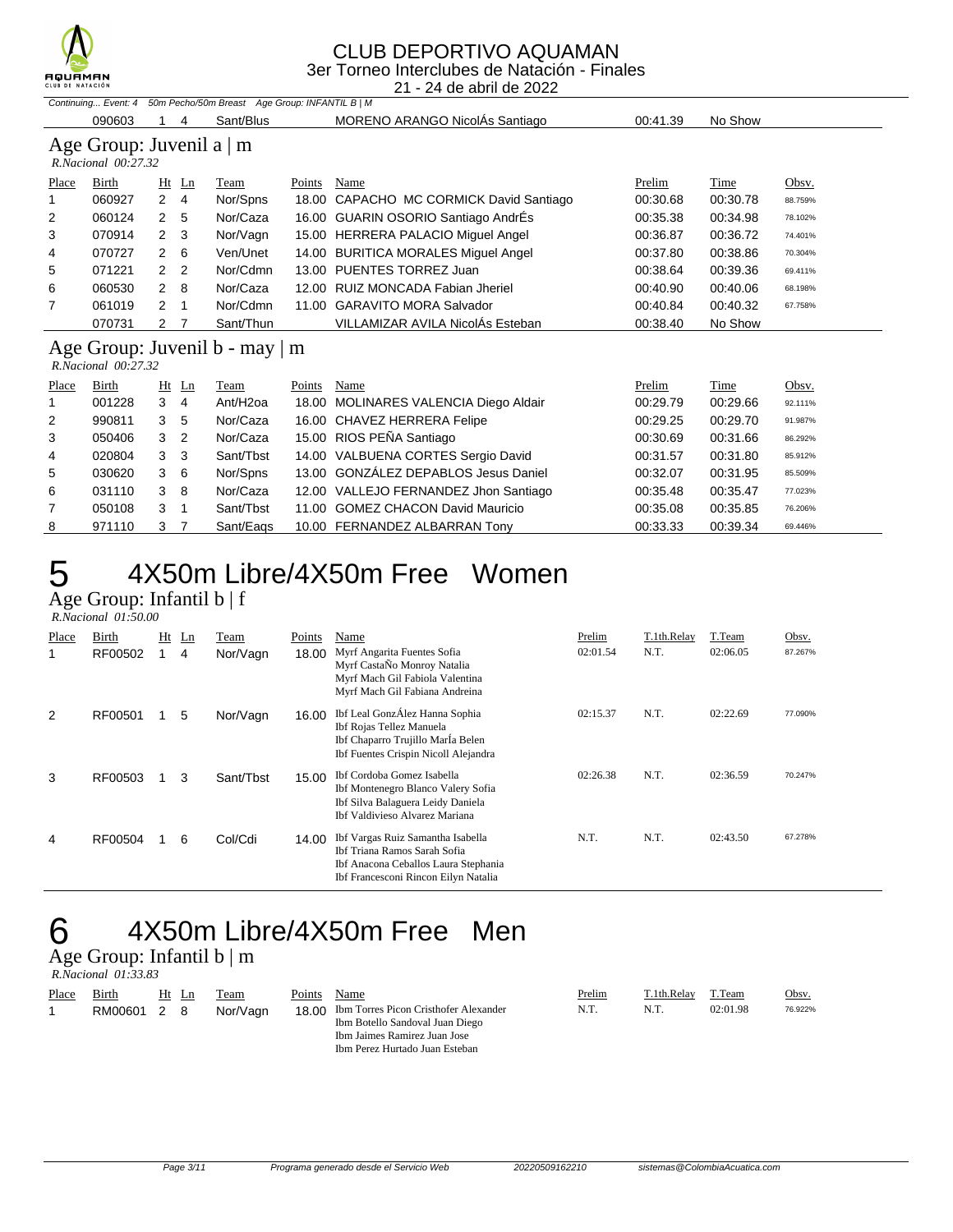

### CLUB DEPORTIVO AQUAMAN 3er Torneo Interclubes de Natación - Finales

| CLUB DE NATACIÓN |                                                       |              |                |                                                                      |        | 21 - 24 de abril de 2022                                                                                                                           |          |             |              |         |
|------------------|-------------------------------------------------------|--------------|----------------|----------------------------------------------------------------------|--------|----------------------------------------------------------------------------------------------------------------------------------------------------|----------|-------------|--------------|---------|
|                  |                                                       |              |                | Continuing Event: 6 4X50m Libre/4X50m Free Age Group: INFANTIL B   M |        |                                                                                                                                                    |          |             |              |         |
| 2                | RM00605 2                                             |              | -1             | Nor/Caza                                                             |        | 16.00 Ibm Portillo Quintero Johnny Eduardo<br>Ibm Ruiz Moncada Angel Elian<br>Ibm Oliveros Delgado Luis Alejandro<br>Ibm Ochoa Ariza Jeronimo      | 02:19.19 | N.T.        | 02:13.72     | 70.169% |
| 3                | RM00612                                               | $\mathbf{1}$ | 3              | Ven/Unet                                                             | 15.00  | Ibm Zambrano Mendez Jesus Osney<br>Ibm Silva Salazar Sebastian<br>Ibm CaÑa Torres Alejandro Jose<br>Ibm Ramirez Salazar David Alexander            | N.T.     | N.T.        | 02:13.85     | 70.101% |
| 4                | RM00609 2                                             |              | $\overline{7}$ | Sant/Tbst                                                            | 14.00  | Ibm Chaparro Almeida Jose Andres<br>Ibm Serpa Carreno Juan Jose<br>Ibm Rodriguez Valencia Jeronimo<br>Ibm Buitrago Ortiz Jose Manuel               | 02:17.03 | N.T.        | 02:16.82     | 68.579% |
|                  | RM00611                                               | 1            | 5              | Col/Cdi                                                              |        | Ibm Moreno Vargas Juan David<br>Ibm Correa Diaz Carlos Jeronimo<br>Ibm Herrera Ceron Erick Santiago<br>Jam Zambrano Cosme Tomas Felipe             | N.T.     | N.T.        | Disqualified | 63.126% |
|                  | Age Group: Juvenil a $\vert$ m<br>R.Nacional 01:33.83 |              |                |                                                                      |        |                                                                                                                                                    |          |             |              |         |
| Place            | Birth                                                 |              | $Ht$ Ln        | Team                                                                 | Points | Name                                                                                                                                               | Prelim   | T.1th.Relay | T.Team       | Obsv.   |
| $\mathbf{1}$     | RM00606                                               | 2            | 6              | Nor/Caza                                                             | 18.00  | Jam Guarin Osorio Santiago AndrÉs<br>Jam Medina Medina Jose Santiago<br>Jam Ruiz Moncada Fabian Jheriel<br>Jam Iscala Jurado Sebastian             | 01:52.64 | N.T.        | 01:55.15     | 81.485% |
|                  | R.Nacional 01:33.83                                   |              |                | Age Group: Juvenil b - may   m                                       |        |                                                                                                                                                    |          |             |              |         |
| Place            | Birth                                                 |              | $Ht$ Ln        | <b>Team</b>                                                          | Points | Name                                                                                                                                               | Prelim   | T.1th.Relay | T.Team       | Obsv.   |
| $\mathbf{1}$     | RM00608                                               | $2^{\circ}$  | $\overline{4}$ | Nor/Caza                                                             | 18.00  | Myrm Vallejo Fernandez Jhon Santiago<br>Myrm Rios PeÑa Santiago<br>Myrm Barragan Vera Kevin<br>Myrm Chavez Herrera Felipe                          | 01:42.33 | N.T.        | 01:42.91     | 91.177% |
| 2                | RM00603 2                                             |              | 5              | Sant/Tbst                                                            | 16.00  | Myrm Gomez Chacon David Mauricio<br>Myrm Mujica SÁnchez Carlos Santiago<br>Jam Otero Ballesteros Jesus Martin<br>Myrm Valbuena Cortes Sergio David | 01:46.72 | N.T.        | 01:44.80     | 89.532% |
| 3                | RM00610 2                                             |              | 3              | Nor/Spns                                                             | 15.00  | Myrm Torres Lizarazo Faiber Dubal<br>Myrm Guzman Gomez Ronald Alejandro<br>Myrm GonzÁlez Depablos Jesus Daniel<br>Myrm Reyes Villarreal Luis David | 01:50.36 | N.T.        | 01:48.91     | 86.154% |
| 4                | RM00602                                               | 1            | 4              | Nor/Vagn                                                             | 14.00  | Myrm Pineda Pinzon David Gerardo<br>Myrm Arias Largo Angel Joseph                                                                                  | N.T.     | N.T.        | 01:49.78     | 85.471% |

# 4X50m Libre/4X50m Free Mixed

Age Group: Juvenil a | x

| R.Nacional 01:38.94 |  |
|---------------------|--|
|                     |  |

| Place | Birth   | Ht Ln | Team     | Points | Name                                                                                                                                  | <b>Prelim</b> | T.1th.Relay | T.Team   | Obsv.   |
|-------|---------|-------|----------|--------|---------------------------------------------------------------------------------------------------------------------------------------|---------------|-------------|----------|---------|
|       | RX00705 | 5     | Nor/Caza |        | 18.00 Myrf Medina Medina MarÍa Jimena<br>Myrm Barragan Vera Kevin<br>Jaf Rangel Lizcano Juana Valentina<br>Myrm Chavez Herrera Felipe | 01:54.04      | N.T.        | 01:56.12 | 85.205% |

Myrm Arevalo Pinto Fredy Alejandro Myrm Carrillo Rozo David

Jam Puentes Torrez Juan Jam Garavito Mora Salvador

RM00604 2 2 Nor/Cdmn Jam SepÚlveda Bueno Phelps Juan Felipe 02:08.64 N.T. Disqualified Ibm Hernandes Guerrero AndrÉs Sebastian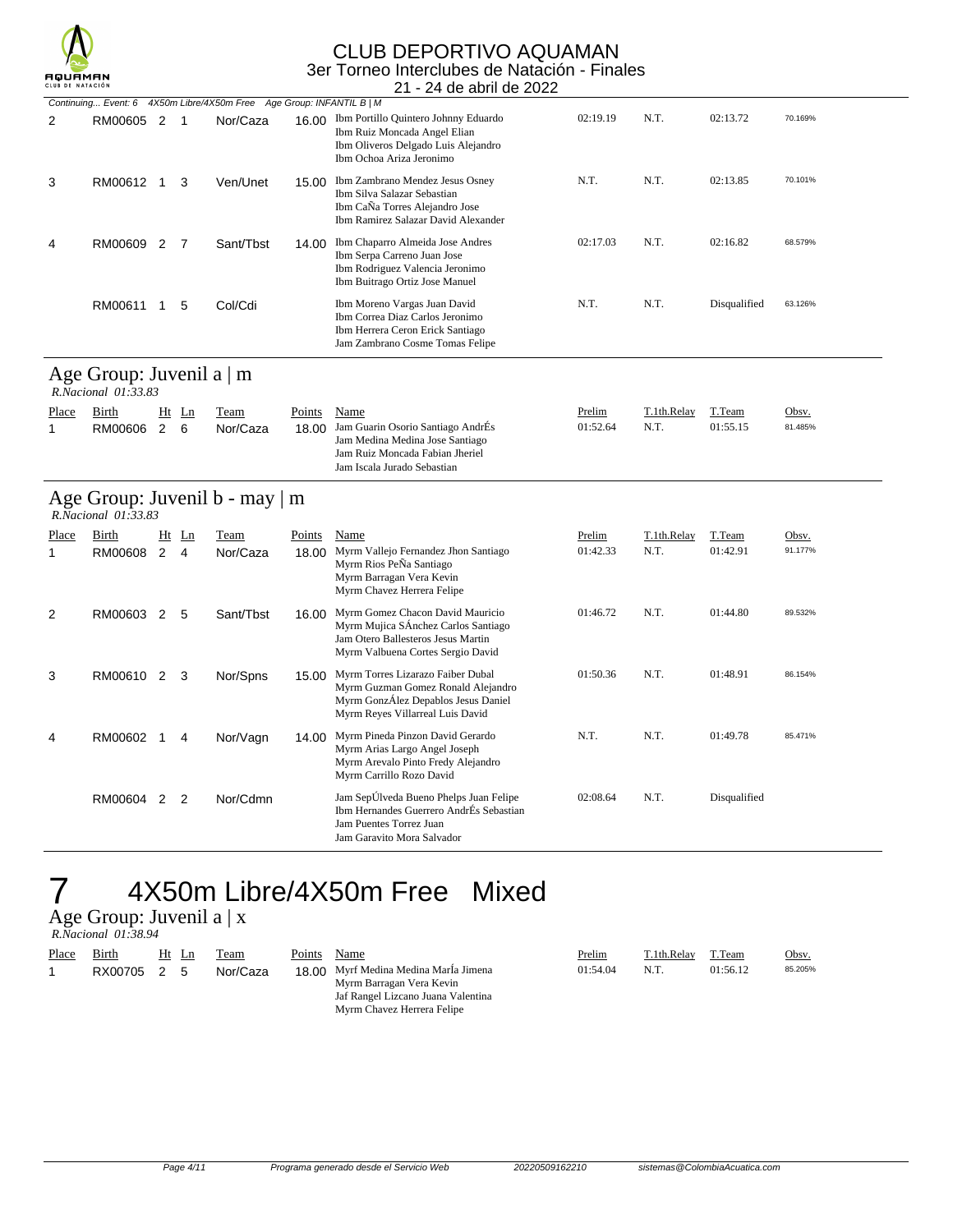

#### CLUB DEPORTIVO AQUAMAN 3er Torneo Interclubes de Natación - Finales 21 - 24 de abril de 2022

|                |             |                |                |                                                                     |       | Z I = Z4 UC QUIII UC ZUZZ                                                                                                                               |          |      |              |         |
|----------------|-------------|----------------|----------------|---------------------------------------------------------------------|-------|---------------------------------------------------------------------------------------------------------------------------------------------------------|----------|------|--------------|---------|
|                |             |                |                | Continuing Event: 7 4X50m Libre/4X50m Free Age Group: JUVENIL A   X |       |                                                                                                                                                         |          |      |              |         |
| 2              | RX00702 2 7 |                |                | Nor/Vagn                                                            |       | 16.00 Myrm Arias Largo Angel Joseph<br>Myrf CastaÑo Monroy Natalia<br>Myrf Dominguez Delgado Mariangel<br>Myrm Carrillo Rozo David                      | N.T.     | N.T. | 01:57.70     | 84.061% |
| 3              | RX00701     |                | $2 \quad 3$    | Nor/Vagn                                                            |       | 15.00 Ibm Torres Picon Cristhofer Alexander<br>Ibf Leal GonzÁlez Hanna Sophia<br>Ibf Fuentes Crispin Nicoll Alejandra<br>Ibm Perez Hurtado Juan Esteban | 02:08.57 | N.T. | 02:08.16     | 77.200% |
| 4              | RX00710     | $\mathbf{1}$   | 3              | Ven/Unet                                                            |       | 14.00 Ibm CaÑa Torres Alejandro Jose<br>Ibf CaÑa Torres Alma Victoria<br>Ibf Anaya Hernandez Scarleth Nickol<br>Ibm Zambrano Mendez Jesus Osney         | N.T.     | N.T. | 02:26.48     | 67.545% |
| 5              | RX00706     | $\overline{2}$ | 6              | Sant/Tbst                                                           | 13.00 | Ibf Silva Balaguera Leidy Daniela<br>Ibm Chaparro Almeida Jose Andres<br>Ibm Buitrago Ortiz Jose Manuel<br>Ibf Cordoba Gomez Isabella                   | 02:21.07 | N.T. | 02:28.61     | 66.577% |
| 6              | RX00703     | 2              | $\overline{2}$ | Nor/Cdmn                                                            |       | 12.00 Ibm Alvares Pedraza Angel AndrÉs<br><b>Ibf Ramirez Parada Salome</b><br>Ibf Diaz Segura Karol Giser<br>Ibm Plata Pabon Duvan Santiago             | 02:28.28 | N.T. | 02:29.76     | 66.066% |
| $\overline{7}$ | RX00708     | -1             | 4              | Col/Cdi                                                             |       | 11.00 Ibm Herrera Ceron Erick Santiago<br>Ibf Vargas Ruiz Samantha Isabella<br>Ibm Moreno Vargas Juan David<br>Ibf Francesconi Rincon Eilyn Natalia     | N.T.     | N.T. | 02:31.38     | 65.359% |
|                | RX00709     | $\mathbf{1}$   | 5              | Col/Cdi                                                             |       | Myrf Hernandez Bautista Danna Sofia<br>Ibm Correa Diaz Carlos Jeronimo<br>Ibf Anacona Ceballos Laura Stephania<br>Ibf Triana Ramos Sarah Sofia          | N.T.     | N.T. | Disqualified | 63.545% |
|                | RX00704     | 2              | 4              | Nor/Caza                                                            |       | Myrf Medina Medina Marla Jimena<br>Myrm Barragan Vera Kevin<br>Jaf Rangel Lizcano Juana Valentina<br>Myrm Chavez Herrera Felipe                         | 01:54.04 | N.T. | No Show      |         |
|                | RX00707     | 2              | - 1            | Col/Cdi                                                             |       | Ibf Vargas Ruiz Samantha Isabella<br>Ibm Herrera Ceron Erick Santiago<br>Ibf Francesconi Rincon Eilyn Natalia<br>Ibm Moreno Vargas Juan David           | N.T.     | N.T. | No Show      |         |

# 9 4X100m Comb/4X100m Med Women

Age Group: Juvenil b - may | f

|       | R.Nacional 04:12.76 |              |                  |                 |                                                                                                                                                       |                |                     |                    |                  |
|-------|---------------------|--------------|------------------|-----------------|-------------------------------------------------------------------------------------------------------------------------------------------------------|----------------|---------------------|--------------------|------------------|
| Place | Birth<br>RF00901    | Ht Ln<br>1 4 | Team<br>Nor/Vagn | Points<br>18.00 | Name<br>Myrf Sanabria Suarez Marla Katherine<br>Myrf Dominguez Delgado Mariangel<br>Myrf Mach Gil Fabiola Valentina<br>Myrf Mach Gil Fabiana Andreina | Prelim<br>N.T. | T.1th.Relay<br>N.T. | T.Team<br>05:47.03 | Obsv.<br>72.835% |

# 10 4X100m Comb/4X100m Med Men

Age Group: Juvenil a | m  *R.Nacional 03:40.66* 

| Place | Birth<br>RM01003 | Ht Ln | Team<br>Nor/Cdmn | Points | Name<br>Jam Garavito Mora Salvador<br>Jam Puentes Torrez Juan<br>Jam SepÚlveda Bueno Phelps Juan Felipe<br>Ibm Hernandes Guerrero AndrÉs Sebastian | Prelim<br>N.T | T.1th.Relay<br>N.T. | T.Team<br>Disqualified | Obsv. |
|-------|------------------|-------|------------------|--------|----------------------------------------------------------------------------------------------------------------------------------------------------|---------------|---------------------|------------------------|-------|
|       |                  |       |                  |        |                                                                                                                                                    |               |                     |                        |       |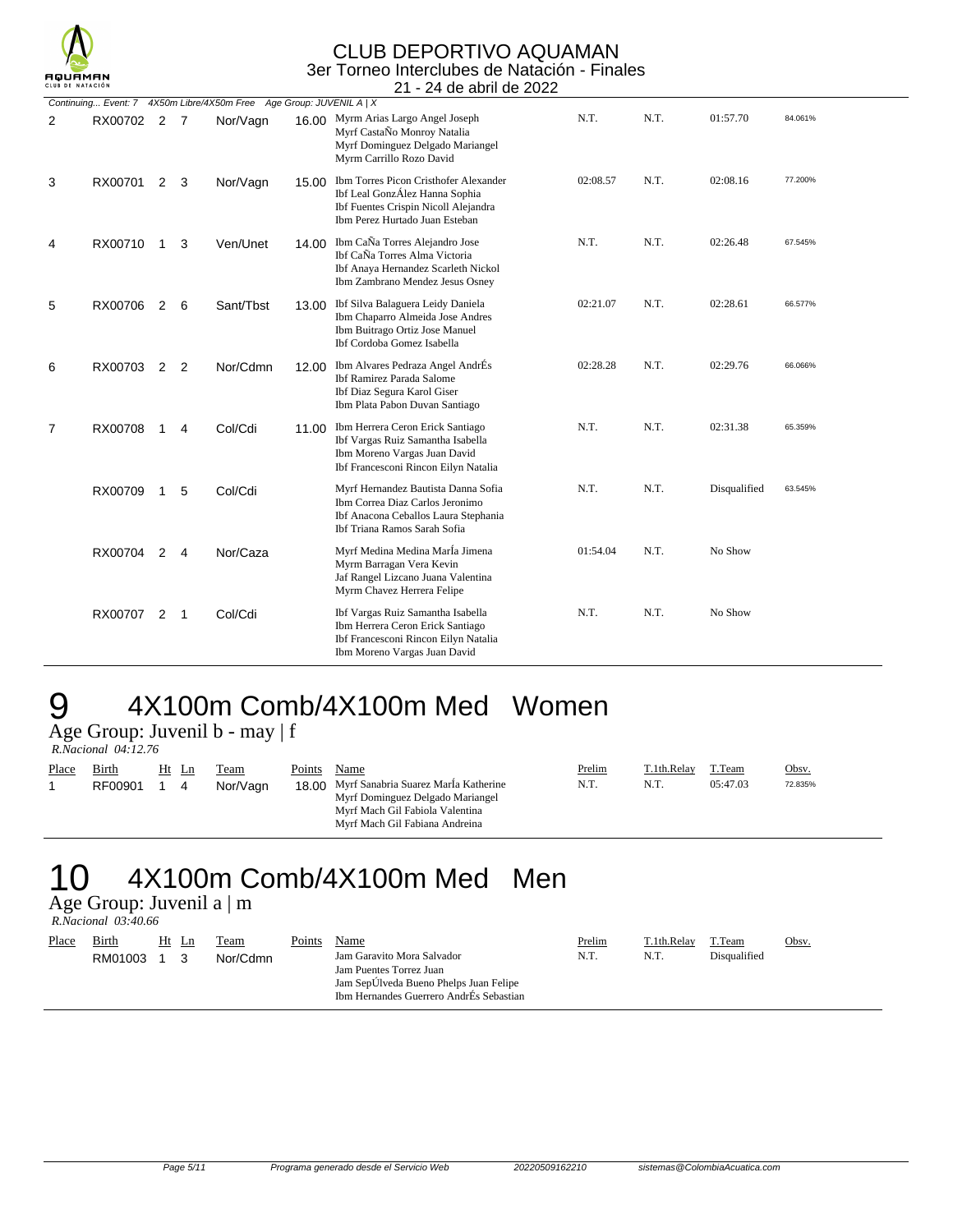

## 10 4X100m Comb/4X100m Med Men

Age Group: Juvenil b - may | m

|       | R.Nacional 03:40.66     |    |   |                  |        |                                                                                                                                                   |                |                     |                    |                  |
|-------|-------------------------|----|---|------------------|--------|---------------------------------------------------------------------------------------------------------------------------------------------------|----------------|---------------------|--------------------|------------------|
| Place | <b>Birth</b><br>RM01001 | Ht | 4 | Team<br>Nor/Vagn | Points | Name<br>18.00 Myrm Pineda Pinzon David Gerardo<br>Myrm Arias Largo Angel Joseph<br>Myrm Arevalo Pinto Fredy Alejandro<br>Myrm Carrillo Rozo David | Prelim<br>N.T. | T.1th.Relay<br>N.T. | T.Team<br>05:14.26 | Obsv.<br>70.216% |

## 11 50m Mariposa/50m Fly Women Age Group: Infantil b | f

 *R.Nacional 00:26.74* 

| Place          | Birth  | Ht Ln          | Team      | Points | Name                                   | Prelim   | Time     | Obsv.   |
|----------------|--------|----------------|-----------|--------|----------------------------------------|----------|----------|---------|
| $\mathbf{1}$   | 090125 | $\overline{4}$ | Ven/Xnt   |        | 18.00 RAMIREZ GUTIERREZ Keilly Yojana  | 00:32.57 | 00:32.72 | 81.724% |
| 2              | 090309 | 5              | Sant/Unio |        | 16.00 CASTILLO CABALLERO Laura Vanessa | 00:34.64 | 00:34.69 | 77.083% |
| 3              | 090330 | - 3            | Nor/Vagn  |        | 15.00 FUENTES CRISPIN Nicoll Alejandra | 00:37.63 | 00:36.15 | 73.970% |
| 4              | 090625 | - 2            | Sant/Tbst |        | 14.00 SILVA BALAGUERA Leidy Daniela    | 00:41.82 | 00:41.74 | 64.063% |
| 5              | 090907 | - 6            | Nor/Vagn  |        | 13.00 CHAPARRO TRUJILLO MarÍa Belen    | 00:41.59 | 00:42.02 | 63.636% |
| 6              | 101223 |                | Ven/Unet  |        | 12.00 ANAYA HERNANDEZ Scarleth Nickol  | 00:46.27 | 00:42.45 | 62.992% |
| $\overline{7}$ | 090825 |                | Col/Cdi   |        | 11.00 VARGAS RUIZ Samantha Isabella    | 00:45.86 | 00:44.68 | 59.848% |
|                | 090626 | 8              | Nor/Cdmn  |        | RAMIREZ PARADA Salome                  | 00:49.18 | No Show  |         |

## Age Group: Juvenil a | f

| R.Nacional 00:26.74 |  |
|---------------------|--|

| Place | Birth  |     | $Ht$ Ln        | Team      | Points | Name                                | Prelim   | Time     | Obsv.   |
|-------|--------|-----|----------------|-----------|--------|-------------------------------------|----------|----------|---------|
|       | 080719 |     | $\overline{4}$ | Sant/Cats |        | 18.00 JIMENEZ MAYORGA Marla Juliana | 00:34.65 | 00:34.02 | 78.601% |
| 2     | 080210 | 2 5 |                | Sant/Thun |        | 16.00 CAÑON PACHECO Sara Alejandra  | 00:34.80 | 00:34.61 | 77.261% |
| 3     | 081201 | 2 3 |                | Ven/Xnt   |        | 15.00 RANGEL GUILLEN Marliany       | 00:37.12 | 00:35.96 | 74.360% |
| 4     | 080206 |     | - 6            | Sant/Unio |        | 14.00 GARCÍA MORENO MarÍa Sofia     | 00:38.02 | 00:36.32 | 73.623% |
| 5     | 070402 | 2 2 |                | Mex/Agch  |        | 13.00 CERVANTES BARRERA Dana Camila | 00:39.27 | 00:37.99 | 70.387% |
|       | 080624 |     |                | Nor/Caza  |        | CACERES SÁNCHEZ Laura Catalina      | 00:41.82 | No Show  |         |

### Age Group: Juvenil b - may | f

|                | R.Nacional 00:26.74 |   |                |           |        |                                     |          |          |         |  |  |  |
|----------------|---------------------|---|----------------|-----------|--------|-------------------------------------|----------|----------|---------|--|--|--|
| Place          | Birth               |   | $Ht$ Ln        | Team      | Points | Name                                | Prelim   | Time     | Obsv.   |  |  |  |
| $\overline{1}$ | 060114              | 3 | 4              | Nor/Alop  |        | 18.00 LAZARO CACERES Sandra Viviana | 00:30.85 | 00:30.56 | 87.500% |  |  |  |
| 2              | 040915              | 3 | -5             | Sant/Unio |        | 16.00 NIÑO DALLOS Valery            | 00:31.48 | 00:31.25 | 85.568% |  |  |  |
| 3              | 051212              | 3 | -3             | Nor/Caza  |        | 15.00 MEDINA MEDINA María Jimena    | 00:32.08 | 00:32.11 | 83.276% |  |  |  |
| $\overline{4}$ | 050419              | 3 | $\overline{7}$ | Nor/Vagn  |        | 14.00 ANGARITA FUENTES Sofia        | 00:32.78 | 00:32.24 | 82.940% |  |  |  |
| $\overline{4}$ | 030918              | 3 | - 2            | Nor/Spns  |        | 14.00 CASTAÑO MONROY Juliana        | 00:32.71 | 00:32.24 | 82.940% |  |  |  |
| 6              | 051226              | 3 | - 6            | Ant/Hura  |        | 12.00 MUNERA CASTRO María Isabela   | 00:32.60 | 00:32.47 | 82.353% |  |  |  |
| $\overline{7}$ | 060924              | 3 |                | Ven/Tsc   |        | 11.00 SAYAGO PEREZ Camila Alejandra | 00:33.73 | 00:33.11 | 80.761% |  |  |  |
| 8              | 060505              | 3 | -8             | Sant/Unio |        | 10.00 NIÑO DALLOS MarÍa Jose        | 00:34.76 | 00:35.91 | 74.464% |  |  |  |

## 12 50m Mariposa/50m Fly Men Age Group: Infantil b | m

 *R.Nacional 00:23.99* 

| Place | Birth  | Ht Ln | Team      | Points | Name                                       | Prelim   | Time     | Obsv.   |
|-------|--------|-------|-----------|--------|--------------------------------------------|----------|----------|---------|
|       | 090921 | -4    | Sant/Eags |        | 18.00 RAVELO FLOREZ David Santiago         | 00:31.55 | 00:31.14 | 77.039% |
| 2     | 080724 |       | Ven/Unet  |        | 16.00 RAMIREZ SALAZAR David Alexander      | 00:33.06 | 00:32.65 | 73.476% |
| 3     | 090211 |       | Nor/Vagn  |        | 15.00 PEREZ HURTADO Juan Esteban           | 00:34.27 | 00:32.70 | 73.364% |
| 4     | 080209 | 5     | Nor/Aans  |        | 14.00 RUIZ MARCIALES Julian David Snneider | 00:32.89 | 00:33.09 | 72.499% |
| 5     | 090803 | 6     | Sant/Dels |        | 13.00 ROYA GARCÍA Jhoan Sebastian          | 00:33.24 | 00:33.53 | 71.548% |
| 6     | 090815 |       | Nor/Vagn  |        | 12.00 AVENDAÑO BOADA Brandon AndrÉs        | 00:33.72 | 00:33.69 | 71.208% |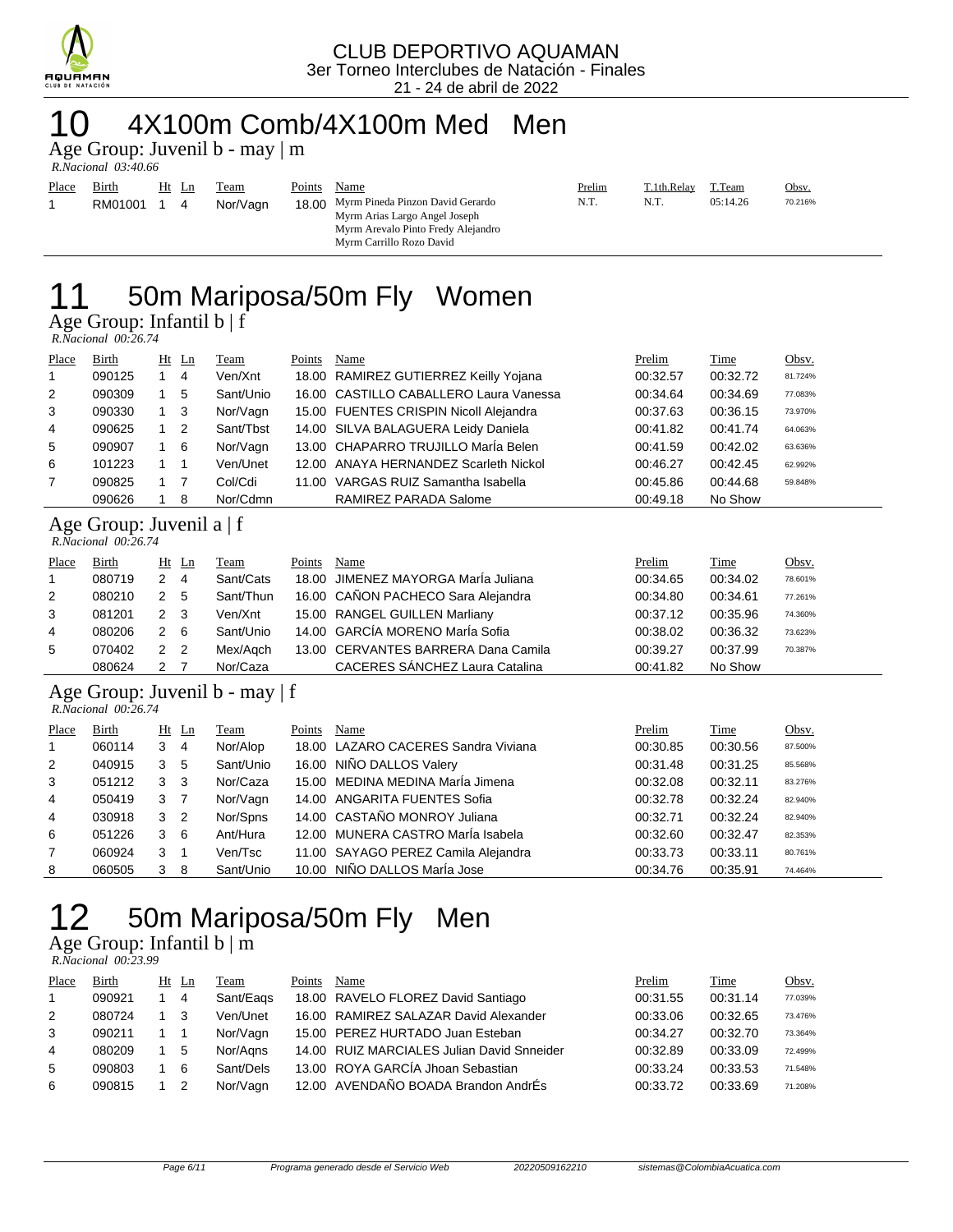

### CLUB DEPORTIVO AQUAMAN 3er Torneo Interclubes de Natación - Finales

21 - 24 de abril de 2022

| Continuing Event: 12 50m Mariposa/50m Fly Age Group: INFANTIL B   M |        |  |  |          |                                       |          |          |         |  |  |  |
|---------------------------------------------------------------------|--------|--|--|----------|---------------------------------------|----------|----------|---------|--|--|--|
|                                                                     | 080314 |  |  |          | Sant/Blus 11.00 LEGRO MORA Gianfranco | 00:33.77 | 00:34.77 | 68.996% |  |  |  |
|                                                                     | 080209 |  |  | Ven/Unet | 10.00 SILVA SALAZAR Sebastian         | 00:34.46 | 00:34.78 | 68.976% |  |  |  |
|                                                                     |        |  |  |          |                                       |          |          |         |  |  |  |

### Age Group: Juvenil a | m

|                | R.Nacional 00:23.99 |                      |                |           |        |                                         |          |          |         |
|----------------|---------------------|----------------------|----------------|-----------|--------|-----------------------------------------|----------|----------|---------|
| Place          | Birth               | Ht                   | Ln             | Team      | Points | Name                                    | Prelim   | Time     | Obsv.   |
| $\overline{1}$ | 060515              | 2                    | $\overline{4}$ | Mex/Agch  |        | 18.00 HERNANDEZ BUENO Diego Aiako       | 00:27.68 | 00:27.36 | 87.683% |
| 2              | 060929              | $\mathbf{2}$         | 3              | Sant/Tbst |        | 16.00 OTERO BALLESTEROS Jesus Martin    | 00:28.21 | 00:28.19 | 85.101% |
| 3              | 060927              | $\mathbf{2}$         | 5              | Nor/Spns  |        | 15.00 CAPACHO MC CORMICK David Santiago | 00:28.12 | 00:28.27 | 84.860% |
| 4              | 070727              | $\mathbf{2}$         | -2             | Ven/Unet  |        | 14.00 BURITICA MORALES Miguel Angel     | 00:30.52 | 00:29.22 | 82.101% |
| 5              | 070914              | $\mathbf{2}^{\circ}$ | - 1            | Nor/Vagn  |        | 13.00 HERRERA PALACIO Miguel Angel      | 00:32.14 | 00:31.09 | 77.163% |
| 6              | 071215              | 2                    | -7             | Sant/Unio |        | 12.00 FRANCO FONSECA AndrÉs Felipe      | 00:31.72 | 00:31.79 | 75.464% |
| $\overline{7}$ | 060511              | $\overline{2}$       | 8              | Sant/Dels |        | 11.00 VEGA SOLER Tomas Felipe           | 00:32.53 | 00:32.06 | 74.828% |
|                | 070519              | 2                    | 6              | Nor/Caza  |        | MEDINA MEDINA Jose Santiago             | 00:28.62 | No Show  |         |
|                |                     |                      |                |           |        |                                         |          |          |         |

#### Age Group: Juvenil b - may | m  *R.Nacional 00:23.99*

| Place          | Birth  |   | $Ht$ Ln        | Team                 | Points | Name                                  | Prelim   | Time     | Obsv.   |
|----------------|--------|---|----------------|----------------------|--------|---------------------------------------|----------|----------|---------|
| $\mathbf{1}$   | 001228 | 3 | 4              | Ant/H <sub>20a</sub> |        | 18.00 MOLINARES VALENCIA Diego Aldair | 00:26.40 | 00:26.05 | 92.092% |
| 2              | 990811 | 3 | -3             | Nor/Caza             |        | 16.00 CHAVEZ HERRERA Felipe           | 00:27.29 | 00:26.69 | 89.884% |
| 3              | 020804 | 3 | -5             | Sant/Tbst            |        | 15.00 VALBUENA CORTES Sergio David    | 00:27.15 | 00:26.74 | 89.716% |
| $\overline{4}$ | 040727 | 3 | -6             | Nor/Caza             |        | 14.00 BARRAGAN VERA Kevin             | 00:27.63 | 00:27.16 | 88.328% |
| 5              | 031222 | 3 | $\overline{2}$ | Nor/Spns             |        | 13.00 GUZMAN GOMEZ Ronald Alejandro   | 00:28.26 | 00:27.38 | 87.619% |
| 6              | 001118 | 3 |                | Ant/Hura             |        | 12.00 MUNERA CASTRO Juan Pablo        | 00:28.59 | 00:28.66 | 83.706% |
| $\overline{7}$ | 040416 | 3 | -1             | Nor/Vagn             |        | 11.00 ARIAS LARGO Angel Joseph        | 00:28.97 | 00:29.04 | 82.610% |
| 8              | 031110 | 3 | -8             | Nor/Caza             |        | 10.00 VALLEJO FERNANDEZ Jhon Santiago | 00:29.35 | 00:29.67 | 80.856% |

# 13 4X50m Comb/4X50m Med Women

Age Group: Infantil b | f  *R.Nacional 01:58.41* 

| Place | Birth<br>RF01301 | Ht | $\mathbf{L}$ n<br>5 | Team<br>Nor/Vagn | Points<br>18.00 | Name<br>Ibf Leal GonzÁlez Hanna Sophia<br>Ibf Chaparro Trujillo Marla Belen<br>Ibf Fuentes Crispin Nicoll Alejandra<br>Ibf Rojas Tellez Manuela   | Prelim<br>02:37.68 | T.1th.Relay<br>N.T. | T.Team<br>02:47.32 | Obsv.<br>70.769% |
|-------|------------------|----|---------------------|------------------|-----------------|---------------------------------------------------------------------------------------------------------------------------------------------------|--------------------|---------------------|--------------------|------------------|
| 2     | RF01305          |    | 2                   | Ven/Unet         | 16.00           | Ibf Mora Roa Maria Paula<br>Ibf Rojas Ramirez Laura Sofia<br>Ibf Garcia Maldonado Angie Gabriela<br>Ibf Suarez Chacon Natalia Sophia              | N.T.               | N.T.                | 03:49.81           | 51.525%          |
|       | RF01304          |    | 6                   | Col/Cdi          |                 | Ibf Vargas Ruiz Samantha Isabella<br>Ibf Francesconi Rincon Eilyn Natalia<br>Myrf Hernandez Bautista Danna Sofia<br>Ibf Triana Ramos Sarah Sofia  | N.T.               | N.T.                | Disqualified       |                  |
|       | RF01303          |    | 3                   | Col/Cdi          |                 | Ibf Triana Ramos Sarah Sofia<br>Ibf Francesconi Rincon Eilyn Natalia<br>Ibf Vargas Ruiz Samantha Isabella<br>Ibf Anacona Ceballos Laura Stephania | N.T.               | N.T.                | No Show            |                  |

### Age Group: Juvenil b - may | f  *R.Nacional 01:58.41*

| Place | Birth<br>RF01302 | Ht Ln<br>4 | Team<br>Nor/Vagn | Points | Name<br>18.00 Myrf Mach Gil Fabiana Andreina<br>Myrf Dominguez Delgado Mariangel | Prelim<br>02:20.27 | T.1th.Relay<br>N.T. | T.Team<br>02:32.11 | Obsv.<br>77.845% |
|-------|------------------|------------|------------------|--------|----------------------------------------------------------------------------------|--------------------|---------------------|--------------------|------------------|
|       |                  |            |                  |        | Myrf Mach Gil Fabiola Valentina                                                  |                    |                     |                    |                  |
|       |                  |            |                  |        | Myrf Angarita Fuentes Sofia                                                      |                    |                     |                    |                  |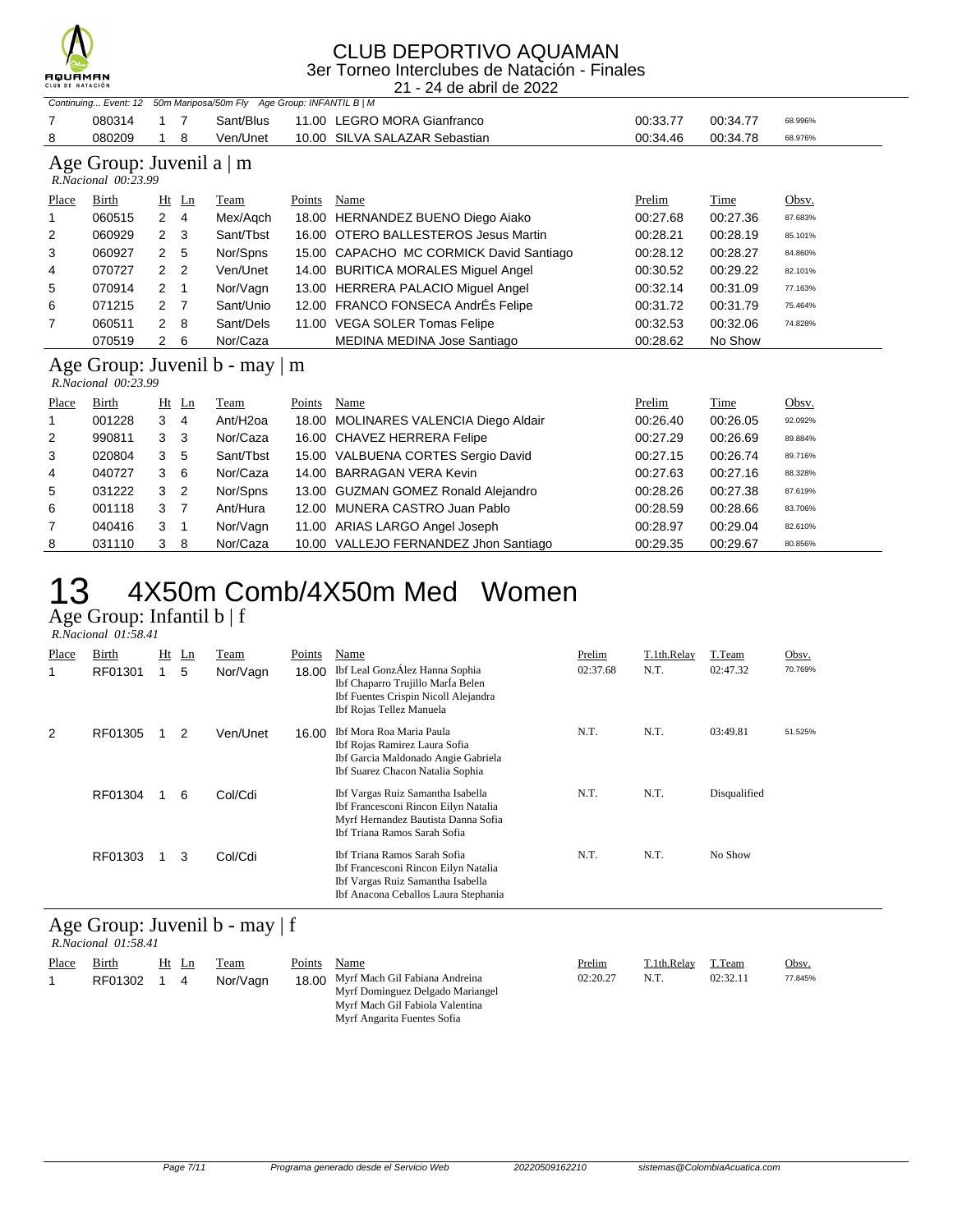

Continuing... Event: 14 4X50m Comb/4X50m Med Age Group: INFANTIL B | M

# 14 4X50m Comb/4X50m Med Men

Age Group: Infantil b | m  *R.Nacional 01:42.33* 

| Place | Birth<br>RM01406 | Ht<br>2 | Ln<br>2 | Team<br>Nor/Vagn | Points<br>18.00 | Name<br>Ibm Torres Picon Cristhofer Alexander<br>Ibm Jaimes Ramirez Juan Jose<br>Ibm AvendaÑo Boada Brandon AndrÉs<br>Ibm Perez Hurtado Juan Esteban | Prelim<br>02:24.36 | T.1th.Relay<br>N.T. | T.Team<br>02:28.36 | Obsv.<br>68.974% |
|-------|------------------|---------|---------|------------------|-----------------|------------------------------------------------------------------------------------------------------------------------------------------------------|--------------------|---------------------|--------------------|------------------|
| 2     | RM01412          |         | 3       | Ven/Unet         | 16.00           | Ibm Ca <sub>N</sub> a Torres Alejandro Jose<br>Ibm Ramirez Salazar David Alexander<br>Ibm Silva Salazar Sebastian<br>Ibm Zambrano Mendez Jesus Osney | N.T.               | N.T.                | 02:38.49           | 64.566%          |
| 3     | RM01408          |         | 5       | Nor/Caza         | 15.00           | Ibm Oliveros Delgado Luis Alejandro<br>Ibm Ochoa Ariza Jeronimo<br>Ibm Ruiz Moncada Angel Elian<br>Ibm Portillo Quintero Johnny Eduardo              | N.T.               | N.T.                | 02:43.49           | 62.591%          |
|       | RM01405          | 2       | 8       | Col/Cdi          |                 | Ibm Correa Diaz Carlos Jeronimo<br>Ibm Moreno Vargas Juan David<br>Jam Zambrano Cosme Tomas Felipe<br>Ibm Herrera Ceron Erick Santiago               | N.T.               | N.T.                | Disqualified       |                  |
|       | RM01407          |         | 4       | Col/Cdi          |                 | Ibm Correa Diaz Carlos Jeronimo<br>Ibm Herrera Ceron Erick Santiago<br>Jam Zambrano Cosme Tomas Felipe<br>Ibm Moreno Vargas Juan David               | N.T.               | N.T.                | Disqualified       |                  |

### Age Group: Juvenil a | m

| $R. Nacional$ $01:42.33$ |                    |  |         |                  |        |                                                                                                                                                    |                    |                     |                        |       |  |  |
|--------------------------|--------------------|--|---------|------------------|--------|----------------------------------------------------------------------------------------------------------------------------------------------------|--------------------|---------------------|------------------------|-------|--|--|
| Place                    | Birth<br>RM01404 2 |  | $Ht$ Ln | Team<br>Nor/Cdmn | Points | Name<br>Jam Garavito Mora Salvador<br>Jam Puentes Torrez Juan<br>Jam SepÚlveda Bueno Phelps Juan Felipe<br>Ibm Hernandes Guerrero AndrÉs Sebastian | Prelim<br>02:29.65 | T.1th.Relay<br>N.T. | T.Team<br>Disqualified | Obsv. |  |  |
|                          | RM01409 2 3        |  |         | Nor/Caza         |        | Jam Iscala Jurado Sebastian<br>Jam Guarin Osorio Santiago AndrÉs<br>Jam Medina Medina Jose Santiago<br>Jam Ruiz Moncada Fabian Jheriel             | 02:06.21           | N.T.                | No Show                |       |  |  |

## Age Group: Juvenil b - may | m

|       | $R. Nacional$ $01:42.33$ |   |         |           |        |                                                                                                                                                    |          |             |              |         |  |  |  |  |
|-------|--------------------------|---|---------|-----------|--------|----------------------------------------------------------------------------------------------------------------------------------------------------|----------|-------------|--------------|---------|--|--|--|--|
| Place | Birth                    |   | $Ht$ Ln | Team      | Points | Name                                                                                                                                               | Prelim   | T.1th.Relay | T.Team       | Obsv.   |  |  |  |  |
|       | RM01410                  | 2 | 4       | Nor/Caza  | 18.00  | Myrm Chavez Herrera Felipe<br>Myrm Rios PeÑa Santiago<br>Myrm Barragan Vera Kevin<br>Myrm Vallejo Fernandez Jhon Santiago                          | 01:55.51 | N.T.        | 01:57.39     | 87.171% |  |  |  |  |
| 2     | RM01411                  | 2 | 5       | Nor/Spns  | 16.00  | Myrm Torres Lizarazo Faiber Dubal<br>Myrm GonzÁlez Depablos Jesus Daniel<br>Myrm Guzman Gomez Ronald Alejandro<br>Myrm Reyes Villarreal Luis David | 01:58.84 | N.T.        | 01:59.13     | 85.898% |  |  |  |  |
| 3     | RM01402                  | 2 |         | Nor/Vagn  | 15.00  | Myrm Arevalo Pinto Fredy Alejandro<br>Myrm Carrillo Rozo David<br>Myrm Arias Largo Angel Joseph<br>Myrm Pineda Pinzon David Gerardo                | N.T.     | N.T.        | 02:07.34     | 80.360% |  |  |  |  |
|       | RM01413                  | 2 | 6       | Sant/Tbst |        | Myrm Mujica SÁnchez Carlos Santiago<br>Ibm Buitrago Ortiz Jose Manuel<br>Myrm Valbuena Cortes Sergio David<br>Jam Otero Ballesteros Jesus Martin   | 02:07.52 | N.T.        | Disqualified |         |  |  |  |  |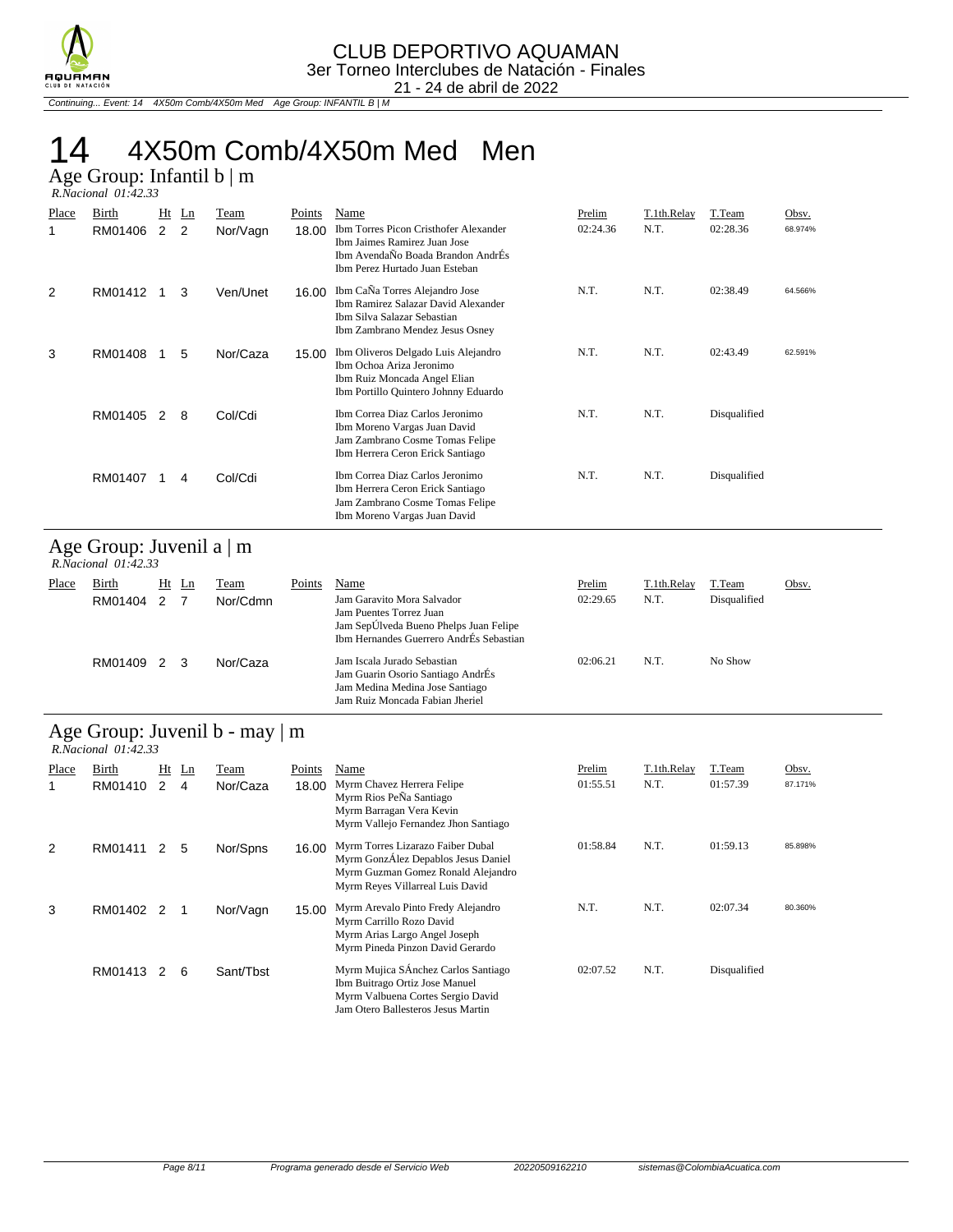

Continuing... Event: 15 4X50m Comb/4X50m Med Age Group: JB - MAYORES | X

# 15 4X50m Comb/4X50m Med Mixed

Age Group: Jb - mayores | x

|       | R.Nacional 01:49.20 |  |              |                  |                 |                                                                                                                                                       |                    |                     |                    |                  |  |  |
|-------|---------------------|--|--------------|------------------|-----------------|-------------------------------------------------------------------------------------------------------------------------------------------------------|--------------------|---------------------|--------------------|------------------|--|--|
| Place | Birth<br>RX01507    |  | $Ht$ Ln<br>5 | Team<br>Nor/Spns | Points<br>18.00 | Name<br>Myrf CastaÑo Monroy Juliana<br>Myrm GonzÁlez Depablos Jesus Daniel<br>Myrm Guzman Gomez Ronald Alejandro<br>Myrf Jaimes Hernandez Laura Sofia | Prelim<br>02:04.86 | T.1th.Relay<br>N.T. | T.Team<br>02:06.86 | Obsv.<br>86.079% |  |  |
| 2     | RX01506             |  | 4            | Nor/Caza         | 16.00           | Jaf Rangel Lizcano Juana Valentina<br>Myrm Chavez Herrera Felipe<br>Myrf Medina Medina Marla Jimena<br>Myrm Barragan Vera Kevin                       | 02:01.93           | N.T.                | 02:07.63           | 85.560%          |  |  |
| 3     | RX01502             |  | 3            | Nor/Vagn         | 15.00           | Myrf Mach Gil Fabiana Andreina<br>Myrm Carrillo Rozo David<br>Myrm Arias Largo Angel Joseph<br>Myrf Sanabria Suarez Marla Katherine                   | N.T.               | N.T.                | 02:10.13           | 83.916%          |  |  |
| 3     | RX01504             |  | 2            | Nor/Vagn         | 15.00           | Ibm Rincones Cordoba Alejandro<br>Ibf Fuentes Crispin Nicoll Alejandra<br>Ibm AvendaÑo Boada Brandon AndrÉs<br>Ibf Chaparro Trujillo Marla Belen      | N.T.               | N.T.                | 02:10.13           | 83.916%          |  |  |
|       | RX01505             |  |              | Col/Cdi          |                 | Ibm Correa Diaz Carlos Jeronimo<br>Ibm Herrera Ceron Erick Santiago<br>Jam Zambrano Cosme Tomas Felipe<br>Myrf Hernandez Bautista Danna Sofia         | N.T.               | N.T.                | Disqualified       |                  |  |  |

### Age Group: Juvenil a | x

|       | R.Nacional 01:49.20 |  |       |           |        |                                                                                                                                                    |        |             |          |         |  |  |
|-------|---------------------|--|-------|-----------|--------|----------------------------------------------------------------------------------------------------------------------------------------------------|--------|-------------|----------|---------|--|--|
| Place | <b>Birth</b>        |  | Ht Ln | Team      | Points | Name                                                                                                                                               | Prelim | T.1th.Relay | T.Team   | Obsv.   |  |  |
|       | RX01508             |  |       | Sant/Tbst |        | 18.00 Ibf Montenegro Blanco Valery Sofia<br>Ibm Buitrago Ortiz Jose Manuel<br>Ibm Rodriguez Valencia Jeronimo<br>Ibf Silva Balaguera Leidy Daniela | N.T.   | N.T.        | 02:50.97 | 63.871% |  |  |

## 18 50m Libre/50m Free Women Age Group: Infantil b | f

 *R.Nacional 00:25.11* 

| Place          | Birth  | $Ht$ Ln        | Team      | Points | Name                                    | Prelim   | <b>Time</b> | Obsv.   |
|----------------|--------|----------------|-----------|--------|-----------------------------------------|----------|-------------|---------|
| $\overline{1}$ | 090125 | $\overline{4}$ | Ven/Xnt   |        | 18.00 RAMIREZ GUTIERREZ Keilly Yojana   | 00:30.22 | 00:30.35    | 82.735% |
| 2              | 091203 | 5              | Sant/Tbst |        | 16.00 VALDIVIESO ALVAREZ Mariana        | 00:31.12 | 00:31.04    | 80.896% |
| 3              | 090309 | 3              | Sant/Unio |        | 15.00 CASTILLO CABALLERO Laura Vanessa  | 00:32.20 | 00:31.84    | 78.863% |
| 4              | 090907 |                | Nor/Vagn  |        | 14.00 CHAPARRO TRUJILLO MarÍa Belen     | 00:34.65 | 00:33.88    | 74.115% |
| 5              | 090703 | - 6            | Nor/Vagn  |        | 13.00 LEAL GONZÁLEZ Hanna Sophia        | 00:34.44 | 00:33.91    | 74.049% |
| 6              | 090113 |                | Sant/Blus |        | 12.00 VELANDIA CASTILLO Danna Valentina | 00:35.44 | 00:34.28    | 73.250% |
| $\overline{7}$ | 090102 | - 8            | Nor/Vagn  |        | 11.00 ROJAS TELLEZ Manuela              | 00:36.42 | 00:36.69    | 68.438% |
|                | 090108 |                | Ven/Dscv  |        | LEAL SANCHEZ Marialba Isabella          | 00:34.51 | No Show     |         |

### Age Group: Juvenil a | f

 *R.Nacional 00:25.11* 

| Place | Birth  |               | Ht Ln         | Team      | Points | Name                                 | Prelim   | Time     | Obsv.   |
|-------|--------|---------------|---------------|-----------|--------|--------------------------------------|----------|----------|---------|
|       | 070323 | $\mathcal{P}$ | 5             | Sant/Mars |        | 18.00 MIRANDA RANGEL Ana Sofia       | 00:32.70 | 00:32.00 | 78.469% |
| 2     | 071018 |               | 4             | Sant/Tbst |        | 16.00 BONILLA MEJÍA Valery Sofia     | 00:31.73 | 00:32.05 | 78.346% |
| 3     | 080719 | 2             | -3            | Sant/Cats |        | 15.00 JIMENEZ MAYORGA MarÍa Juliana  | 00:33.02 | 00:32.81 | 76.532% |
| 4     | 081201 | 2             | 6             | Ven/Xnt   |        | 14.00 RANGEL GUILLEN Marliany        | 00:34.48 | 00:33.60 | 74.732% |
| 5     | 070402 | $\mathcal{P}$ | $\mathcal{P}$ | Mex/Agch  |        | 13.00 CERVANTES BARRERA Dana Camila  | 00:35.05 | 00:33.91 | 74.049% |
| 6     | 080624 | 2             |               | Nor/Caza  |        | 12.00 CACERES SÁNCHEZ Laura Catalina | 00:35.19 | 00:35.36 | 71.012% |
|       | 071220 |               |               | Nor/Caza  |        | 11.00 RANGEL LIZCANO Juana Valentina | 00:35.87 | 00:35.60 | 70.534% |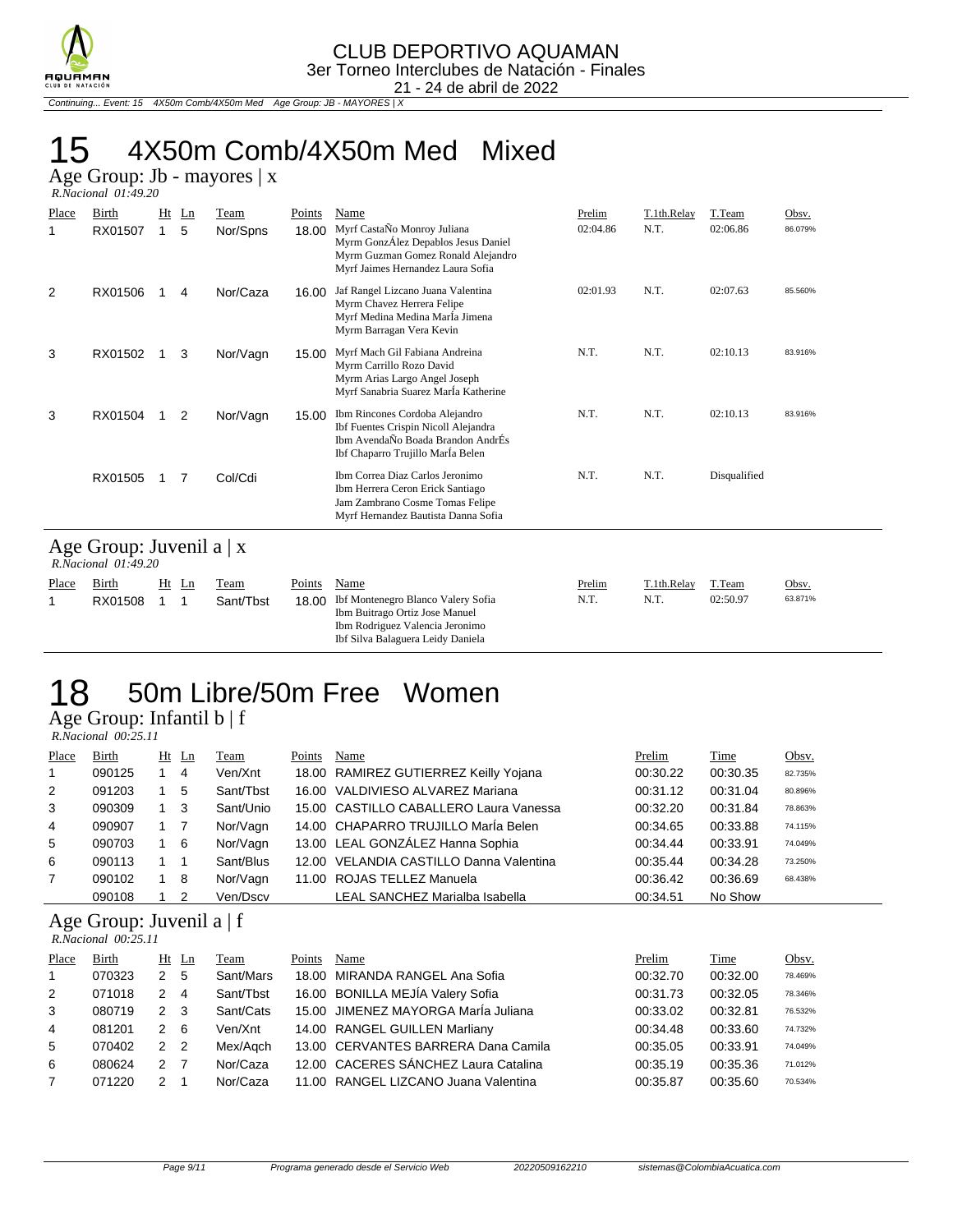

Continuing... Event: 18 50m Libre/50m Free Age Group: JUVENIL B - MAY | F

#### Age Group: Juvenil b - may | f  *R.Nacional 00:25.11*

| Place          | Birth  |   | $Ht$ Ln | Team      | Points | Name                                | Prelim   | Time     | Obsv.   |
|----------------|--------|---|---------|-----------|--------|-------------------------------------|----------|----------|---------|
| $\overline{1}$ | 060114 | 3 | 4       | Nor/Alop  |        | 18.00 LAZARO CACERES Sandra Viviana | 00:29.27 | 00:28.86 | 87.006% |
| 2              | 020320 | 3 | 3       | Nor/Vagn  |        | 16.00 MACH GIL Fabiana Andreina     | 00:30.31 | 00:29.59 | 84.860% |
| 3              | 040915 | 3 | 5       | Sant/Unio |        | 15.00 NIÑO DALLOS Valery            | 00:29.65 | 00:29.87 | 84.064% |
| 4              | 020225 | 3 | -1      | Mex/Agch  |        | 14.00 DUARTE MUÑOZ Zyanya Lizeth    | 00:30.87 | 00:29.89 | 84.008% |
| 5              | 050419 | 3 | - 6     | Nor/Vagn  |        | 13.00 ANGARITA FUENTES Sofia        | 00:30.42 | 00:30.20 | 83.146% |
| 6              | 061210 | 3 | -2      | Nor/Spns  |        | 12.00 JAIMES HERNANDEZ Laura Sofia  | 00:30.80 | 00:30.33 | 82.789% |
| $\overline{7}$ | 030918 | 3 | -7      | Nor/Spns  |        | 11.00 CASTAÑO MONROY Juliana        | 00:30.82 | 00:31.45 | 79.841% |
| 8              | 060825 | 3 | -8      | Ven/Unet  |        | 10.00 SILVA SALAZAR Salome          | 00:30.96 | 00:31.59 | 79.487% |

# 50m Libre/50m Free Men

Age Group: Infantil b | m

 *R.Nacional 00:22.52* 

| Place        | Birth  | $Ht$ Ln | Team      | Points | Name                                       | Prelim   | Time     | Obsv.   |
|--------------|--------|---------|-----------|--------|--------------------------------------------|----------|----------|---------|
| $\mathbf{1}$ | 090211 | 4       | Nor/Vagn  |        | 18.00 PEREZ HURTADO Juan Esteban           | 00:29.69 | 00:28.69 | 78.494% |
| 2            | 080314 | 2       | Sant/Blus |        | 16.00 LEGRO MORA Gianfranco                | 00:30.53 | 00:29.27 | 76.939% |
| 3            | 080724 | 5       | Ven/Unet  |        | 15.00 RAMIREZ SALAZAR David Alexander      | 00:30.07 | 00:29.50 | 76.339% |
| 4            | 080925 | 3       | Nor/Vagn  |        | 14.00 TORRES PICON Cristhofer Alexander    | 00:30.08 | 00:29.51 | 76.313% |
| 5            | 090529 | - 6     | Nor/Vagn  |        | 13.00 BOTELLO SANDOVAL Juan Diego          | 00:30.42 | 00:30.98 | 72.692% |
| 6            | 090306 |         | Sant/Cats |        | 12.00 LOPEZ PEREZ Elber Javier             | 00:30.53 | 00:31.63 | 71.198% |
|              | 080209 |         | Nor/Agns  |        | 11.00 RUIZ MARCIALES Julian David Snneider | 00:31.50 | 00:31.79 | 70.840% |
| 8            | 080604 | -8      | Nor/Vagn  |        | 10.00 JAIMES RAMIREZ Juan Jose             | 00:31.75 | 00:32.28 | 69.765% |

### Age Group: Juvenil a | m

 *R.Nacional 00:22.52* 

| Place          | Birth  | Ht            | $\mathbf{L}$ n | <b>Team</b> | Points | Name                                    | Prelim   | Time     | Obsv.   |
|----------------|--------|---------------|----------------|-------------|--------|-----------------------------------------|----------|----------|---------|
| $\mathbf{1}$   | 060927 | $\mathbf{2}$  | -5             | Nor/Spns    |        | 18.00 CAPACHO MC CORMICK David Santiago | 00:26.41 | 00:26.27 | 85.725% |
| 2              | 060929 | 2             | 4              | Sant/Tbst   |        | 16.00 OTERO BALLESTEROS Jesus Martin    | 00:26.34 | 00:26.28 | 85.693% |
| 3              | 060515 | 2             | -6             | Mex/Agch    |        | 15.00 HERNANDEZ BUENO Diego Aiako       | 00:26.73 | 00:26.29 | 85.660% |
| 4              | 070727 | 2             | -3             | Ven/Unet    |        | 14.00 BURITICA MORALES Miguel Angel     | 00:26.58 | 00:26.48 | 85.045% |
| 5              | 070519 | 2             |                | Nor/Caza    |        | 13.00 MEDINA MEDINA Jose Santiago       | 00:27.82 | 00:27.66 | 81.417% |
| 6              | 060105 | $\mathcal{P}$ | -2             | Nor/Caza    |        | 12.00 ISCALA JURADO Sebastian           | 00:27.07 | 00:27.90 | 80.717% |
| $\overline{7}$ | 060124 | 2             | -1             | Nor/Caza    |        | 11.00 GUARIN OSORIO Santiago AndrÉs     | 00:27.88 | 00:27.92 | 80.659% |
| 8              | 070914 | 2             | -8             | Nor/Vagn    |        | 10.00 HERRERA PALACIO Miguel Angel      | 00:28.32 | 00:28.56 | 78.852% |

### Age Group: Juvenil b - may | m

 *R.Nacional 00:22.52* 

| Place          | Birth  |               | $Ht$ Ln | Team                 | Points | Name                                  | Prelim   | Time     | Obsv.   |
|----------------|--------|---------------|---------|----------------------|--------|---------------------------------------|----------|----------|---------|
| $\mathbf{1}$   | 001228 | 3             | 4       | Ant/H <sub>20a</sub> |        | 18.00 MOLINARES VALENCIA Diego Aldair | 00:24.60 | 00:24.65 | 91.359% |
| 2              | 990811 | 3             | 5       | Nor/Caza             |        | 16.00 CHAVEZ HERRERA Felipe           | 00:25.32 | 00:24.87 | 90.551% |
| 2              | 020804 | 3             | 2       | Sant/Tbst            |        | 16.00 VALBUENA CORTES Sergio David    | 00:25.48 | 00:24.87 | 90.551% |
| $\overline{4}$ | 040727 | 3             | -6      | Nor/Caza             |        | 14.00 BARRAGAN VERA Kevin             | 00:25.43 | 00:25.22 | 89.294% |
| 5              | 031110 | 3             | 1       | Nor/Caza             |        | 13.00 VALLEJO FERNANDEZ Jhon Santiago | 00:26.12 | 00:26.09 | 86.317% |
| 6              | 050406 | 3             | -8      | Nor/Caza             |        | 12.00 RIOS PEÑA Santiago              | 00:26.14 | 00:26.40 | 85.303% |
| $\overline{7}$ | 971110 | 3             |         | Sant/Eags            |        | 11.00 FERNANDEZ ALBARRAN Tony         | 00:25.96 | 00:26.58 | 84.725% |
|                | 010629 | $\mathcal{B}$ | 3       | Ant/Cadm             |        | <b>LOPEZ CARMONA Daniel Stiven</b>    | 00:25.40 | No Show  |         |